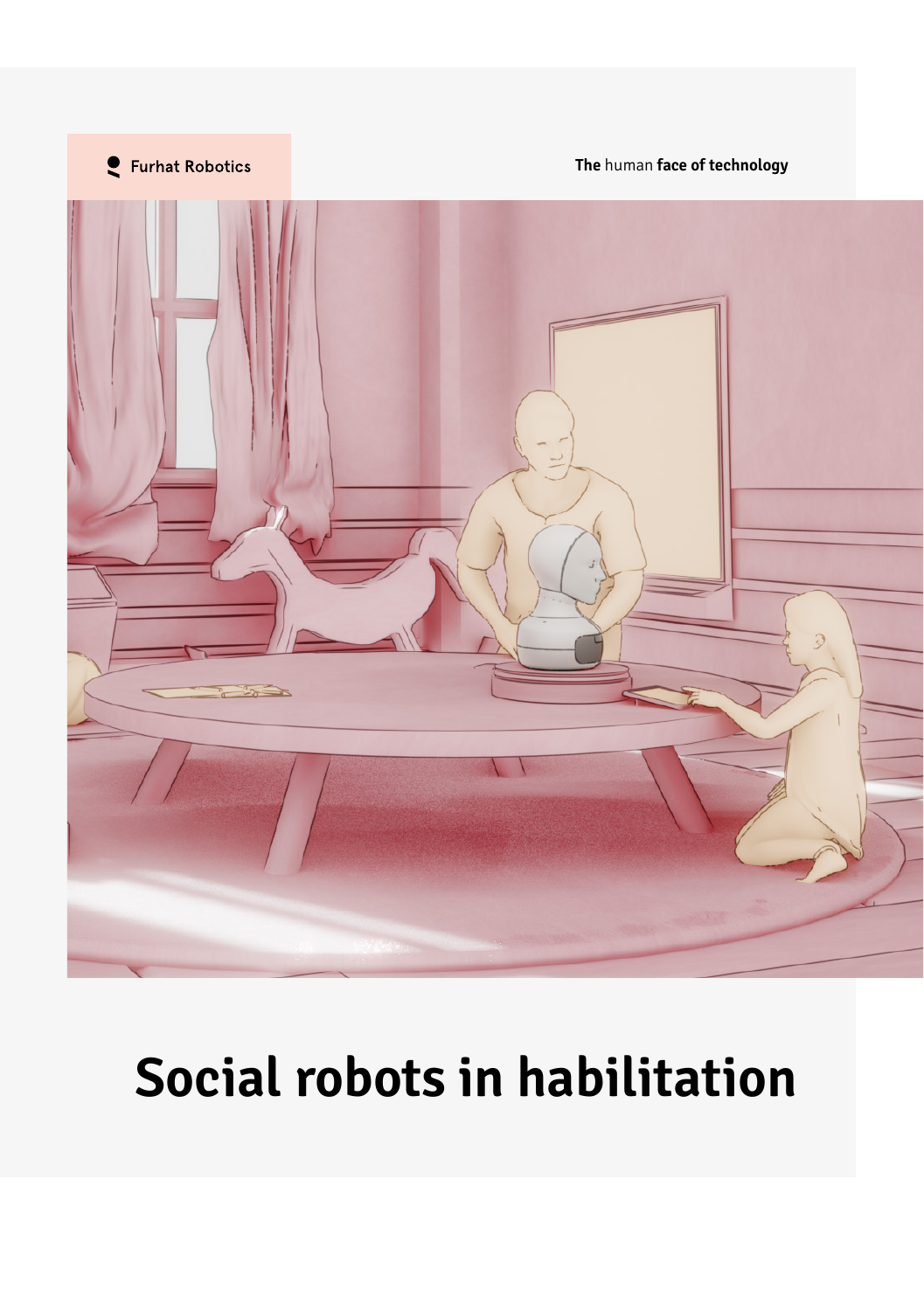### **Social robots can support children with autism to practice social skills**

*Imagine that you are responsible for the habilitation and social skills training of a child with an autism spectrum disorder. During the training you aim to prepare the child for realworld situations by relating different behaviours and face gestures with a meaning and context, but the tools available cannot sufficiently support you.*

*Using a touch screen to show facial gestures and practice interaction doesn't feel humanlike enough, and it's challenging for you to hold e.g. a smile or a frown for a long time while also discussing the meaning and characteristics of the gestures together with the child.*

*It would be optimal to just observe the child's reactions and progress while he or she interacts with another person, but you can't afford bringing in another trained caregiver to support and inviting a new person can regardless be overwhelming for the child. You're simply wishing for someone, or something, to act as a physical human but with the repetitiveness and programmability of a computer.* 

### **An opportunity to help millions of children**

Although it is estimated that one in 160 children in the world has an autism spectrum disorder (ASD), the tools available for both caregivers and children are still limited, often cumbersome to use and does not take advantage of the advancements in new technology.

What if there was a tool available to...

- **Easily simulate social situations with a "real-world" feeling**
- **Enable caregivers to quickly create tailor-made sessions**
	- **Help children practice social skills in a human-like way**
- **Provide therapy in different languages**

m.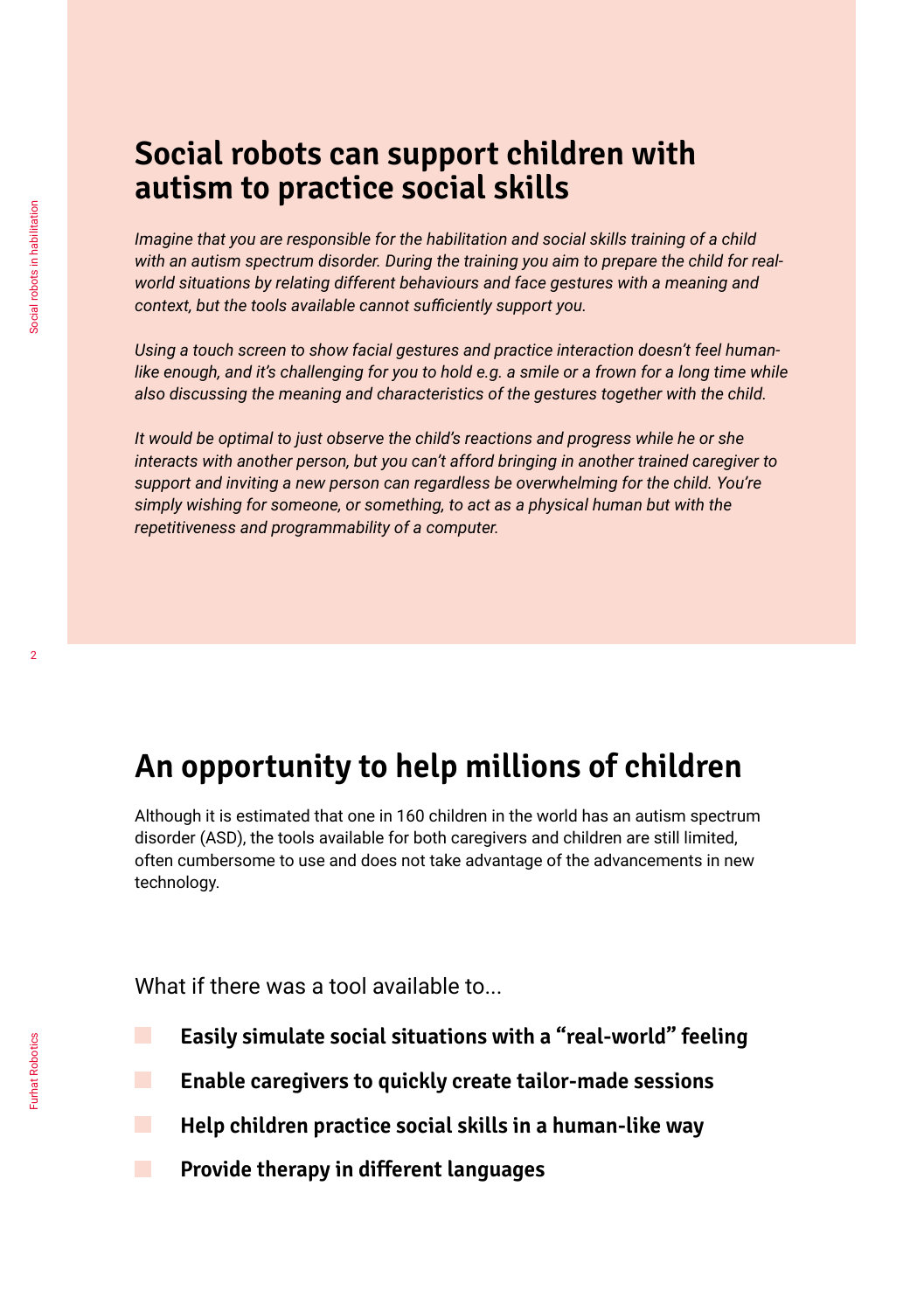#### 3

- **Simulate situations with a human, "real-world" feeling**
- **Training at a personalized pace and environment**  $\Theta$
- **Reduced dependency on available therapists**  $\Theta$

Furhat Robotics, the world-leading social robotics provider from Sweden, presents an innovative concept developed together with habilitation experts to support children with ASD in their social skills training.

The Furhat robot, with its human-like shape and face, has the ability to on demand show a wide range of different facial expressions and maintain these expressions for however long they are needed, allowing time for discussions and reflections around what a certain expression looks like and means.

With an easy-to-use web tool as a complement, content, pictures and dialogues can easily be added and amended to suit every child, and sessions can be saved as templates and logged if needed. The robot can either be used as a tool by therapists or as a stand-alone practice tool for older children, accompanied by instructional touch screens and feedback on exercises - all done in a safe and calm environment.

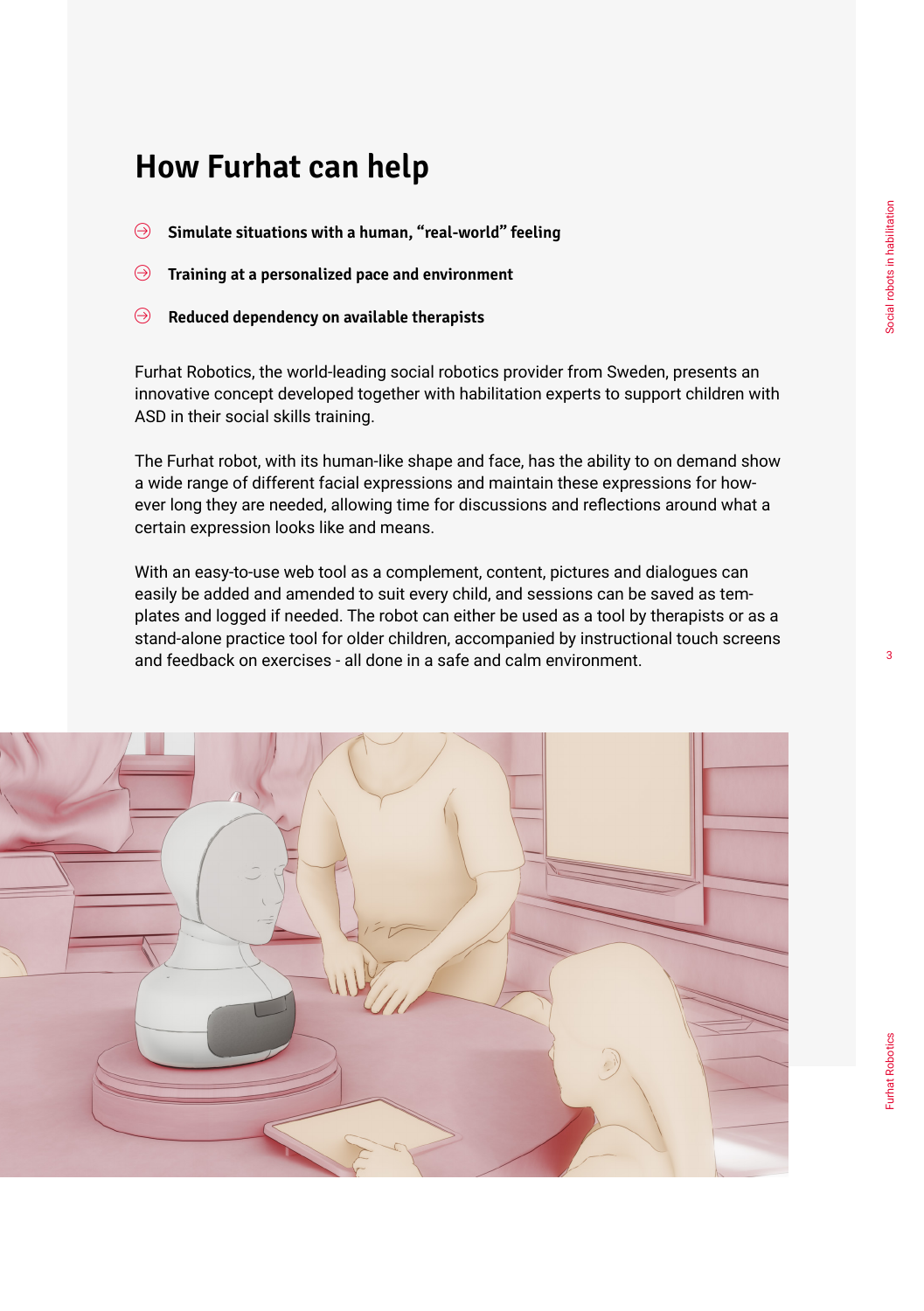4

## **"The advancement of socially-assistive robots in recent years has opened up a promising new way for autistic patients to get more affordable and personalized care"**

MIT Technology Review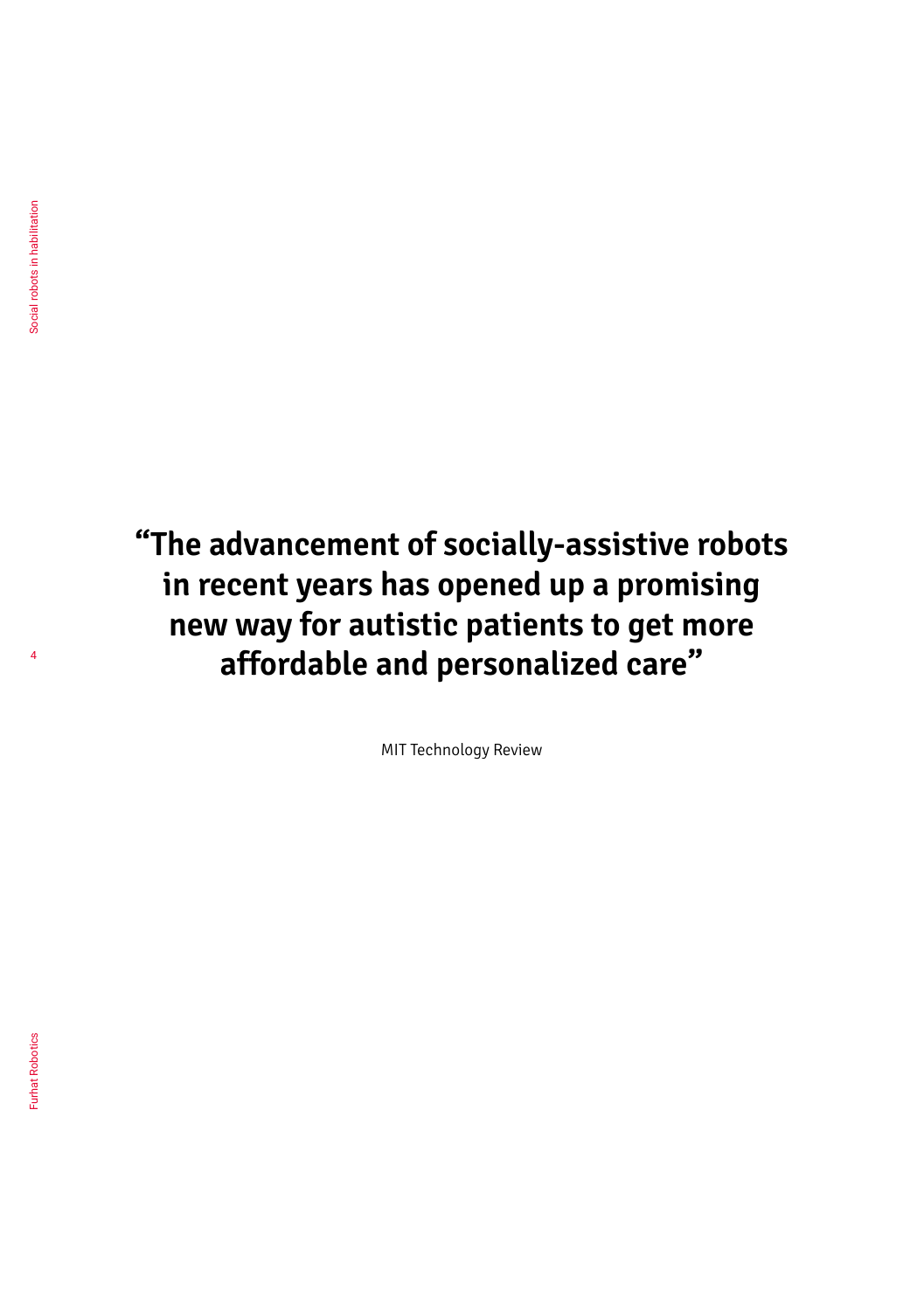

### **Key technical features**

- $\oslash$  20+ built-in facial gestures that can be stopped or slowed down
- $\oslash$  35+ controllable muscles in the face to create any number of new facial expressions
- $\oslash$  Web tool to create content, pictures and dialogues for personalized use and/or store as templates
- $\oslash$  Ability to share content and templates between robots
- $\oslash$  Easy-to-use interface to control the robot during a session
- $\oslash$  Complementary touch screen with pictures and/or text
- $\oslash$  Stand-alone product for children or supporting tool for therapists
- $\oslash$  40+ languages available
- $\odot$  GDPR compliant